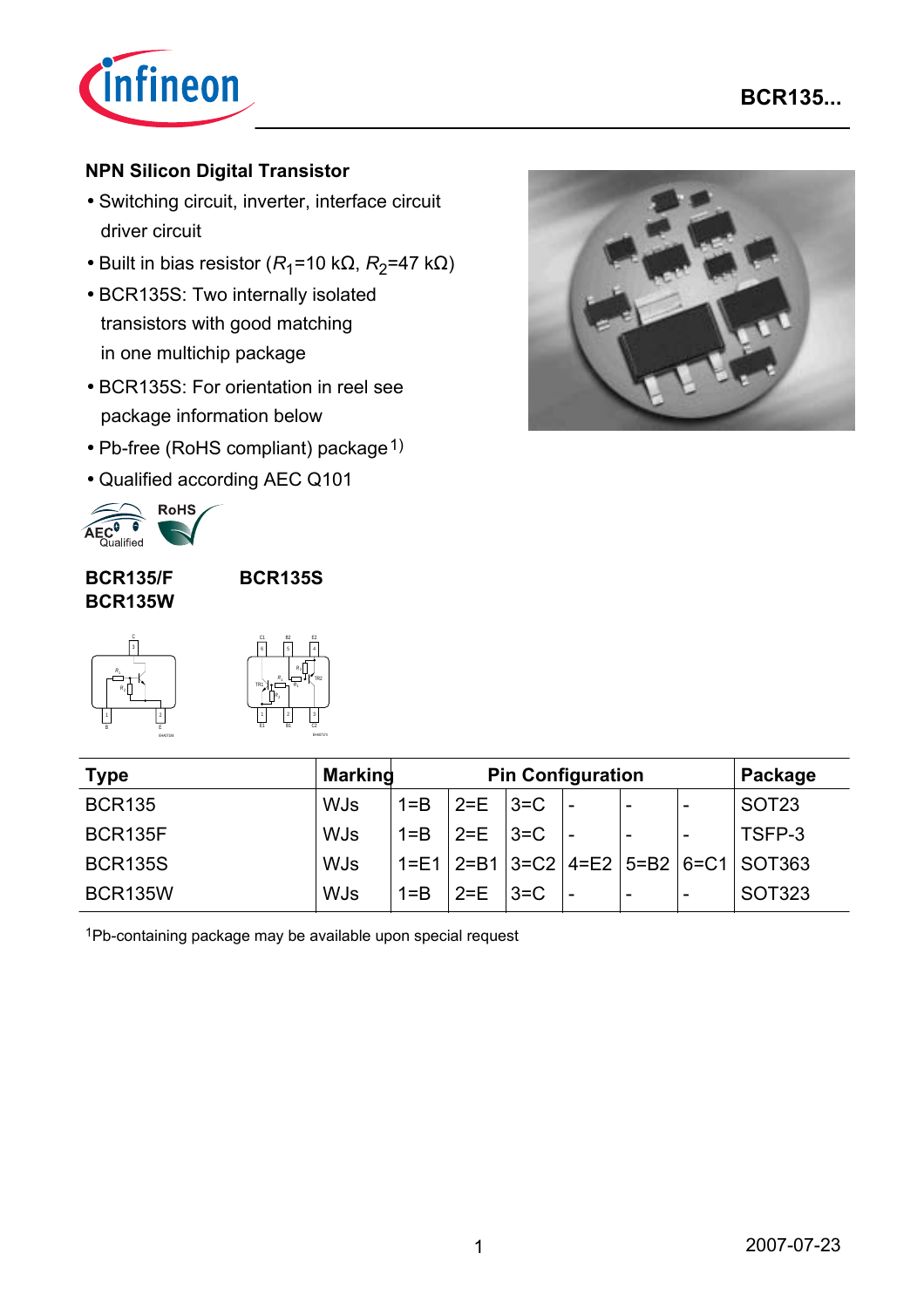

### **Maximum Ratings**

| <b>Parameter</b>                 | <b>Symbol</b>       | <b>Value</b> | <b>Unit</b> |
|----------------------------------|---------------------|--------------|-------------|
| Collector-emitter voltage        | $V_{\text{CEO}}$    | 50           | $\vee$      |
| Collector-base voltage           | $V_{\text{CBO}}$    | 50           |             |
| Input forward voltage            | $V_{i(fwd)}$        | 40           |             |
| Input reverse voltage            | $V_{i(rev)}$        | 6            |             |
| Collector current                | $I_{\rm C}$         | 100          | mA          |
| Total power dissipation          | $P_{\text{tot}}$    |              | mW          |
| BCR135, $T_S \le 102^{\circ}$ C  |                     | 200          |             |
| BCR135F, $T_S \le 128^{\circ}$ C |                     | 250          |             |
| BCR135S, $T_S \le 115^{\circ}$ C |                     | 250          |             |
| BCR135W, $T_S \le 124$ °C        |                     | 250          |             |
| Junction temperature             | Ti                  | 150          | $^{\circ}C$ |
| Storage temperature              | $\tau_{\text{stg}}$ | $-65150$     |             |
| Thormal Dociatonoo               |                     |              |             |

#### **Thermal Resistance**

| <b>Parameter</b>                         | Symbol     | <b>Value</b> | <b>Unit</b> |
|------------------------------------------|------------|--------------|-------------|
| Junction - soldering point <sup>1)</sup> | $R_{thJS}$ |              | <b>K/W</b>  |
| <b>BCR135</b>                            |            | $\leq 240$   |             |
| BCR135F                                  |            | $\leq 90$    |             |
| <b>BCR135S</b>                           |            | $\leq 140$   |             |
| <b>BCR135W</b>                           |            | $\leq 105$   |             |

<sup>1</sup>For calculation of  $R_{thJA}$  please refer to Application Note Thermal Resistance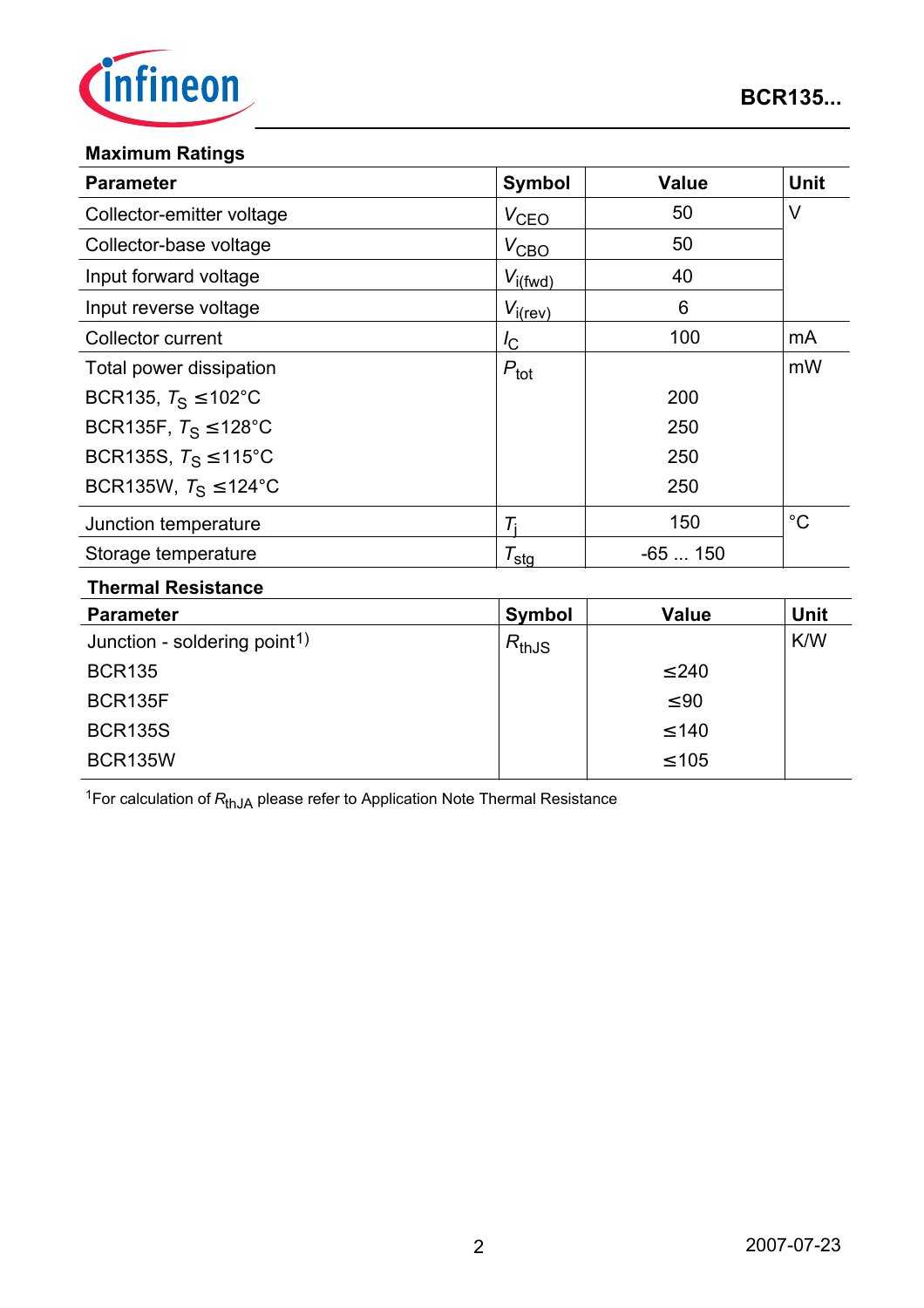

| <b>Parameter</b>                                             | Symbol           | <b>Values</b>            |      |                | <b>Unit</b>       |
|--------------------------------------------------------------|------------------|--------------------------|------|----------------|-------------------|
|                                                              |                  | min.                     | typ. | max.           |                   |
| <b>DC Characteristics</b>                                    |                  |                          |      |                |                   |
| Collector-emitter breakdown voltage                          | $V_{(BR)CEO}$    | 50                       |      |                | $\vee$            |
| $I_{\rm C}$ = 100 µA, $I_{\rm B}$ = 0                        |                  |                          |      |                |                   |
| Collector-base breakdown voltage                             | $V_{(BR)CBO}$    | 50                       |      |                |                   |
| $I_{\rm C}$ = 10 µA, $I_{\rm E}$ = 0                         |                  |                          |      |                |                   |
| Collector-base cutoff current                                | $I_{CBO}$        |                          |      | 100            | nA                |
| $V_{CB}$ = 40 V, $I_E$ = 0                                   |                  |                          |      |                |                   |
| Emitter-base cutoff current                                  | $I_{EBO}$        |                          |      | 167            | μA                |
| $V_{EB} = 6 V, I_C = 0$                                      |                  |                          |      |                |                   |
| DC current gain <sup>1)</sup>                                | $h_{FE}$         | 70                       |      | $\overline{a}$ | $\qquad \qquad -$ |
| $I_C = 5$ mA, $V_{CE} = 5$ V                                 |                  |                          |      |                |                   |
| Collector-emitter saturation voltage <sup>1)</sup>           | $V_{CEsat}$      |                          |      | 0.3            | $\vee$            |
| $I_{\rm C}$ = 10 mA, $I_{\rm B}$ = 0.5 mA                    |                  |                          |      |                |                   |
| Input off voltage                                            | $V_{i(off)}$     | 0.5                      |      | 1              |                   |
| $I_{\rm C}$ = 100 µA, $V_{\rm CE}$ = 5 V                     |                  |                          |      |                |                   |
| Input on voltage                                             | $V_{i(on)}$      | 0.5                      |      | 1.4            |                   |
| $I_{\rm C}$ = 2 mA, $V_{\rm CE}$ = 0.3 V                     |                  |                          |      |                |                   |
| Input resistor                                               | $R_1$            | $\overline{7}$           | 10   | 13             | $k\Omega$         |
| <b>Resistor ratio</b>                                        | $R_1/R_2$        | 0.19                     | 0.21 | 0.24           | $\overline{a}$    |
| <b>AC Characteristics</b>                                    |                  |                          |      |                |                   |
| <b>Transition frequency</b>                                  | $f_{\mathsf{T}}$ | $\overline{\phantom{0}}$ | 150  |                | <b>MHz</b>        |
| $I_{\text{C}}$ = 10 mA, $V_{\text{CE}}$ = 5 V, $f$ = 100 MHz |                  |                          |      |                |                   |
| Collector-base capacitance                                   | $C_{\rm cb}$     |                          | 3    |                | pF                |
| $V_{CB}$ = 10 V, $f$ = 1 MHz                                 |                  |                          |      |                |                   |

**Electrical Characteristics** at  $T_A = 25^\circ \text{C}$ , unless otherwise specified

1Pulse test:  $t < 300 \mu s$ ;  $D < 2\%$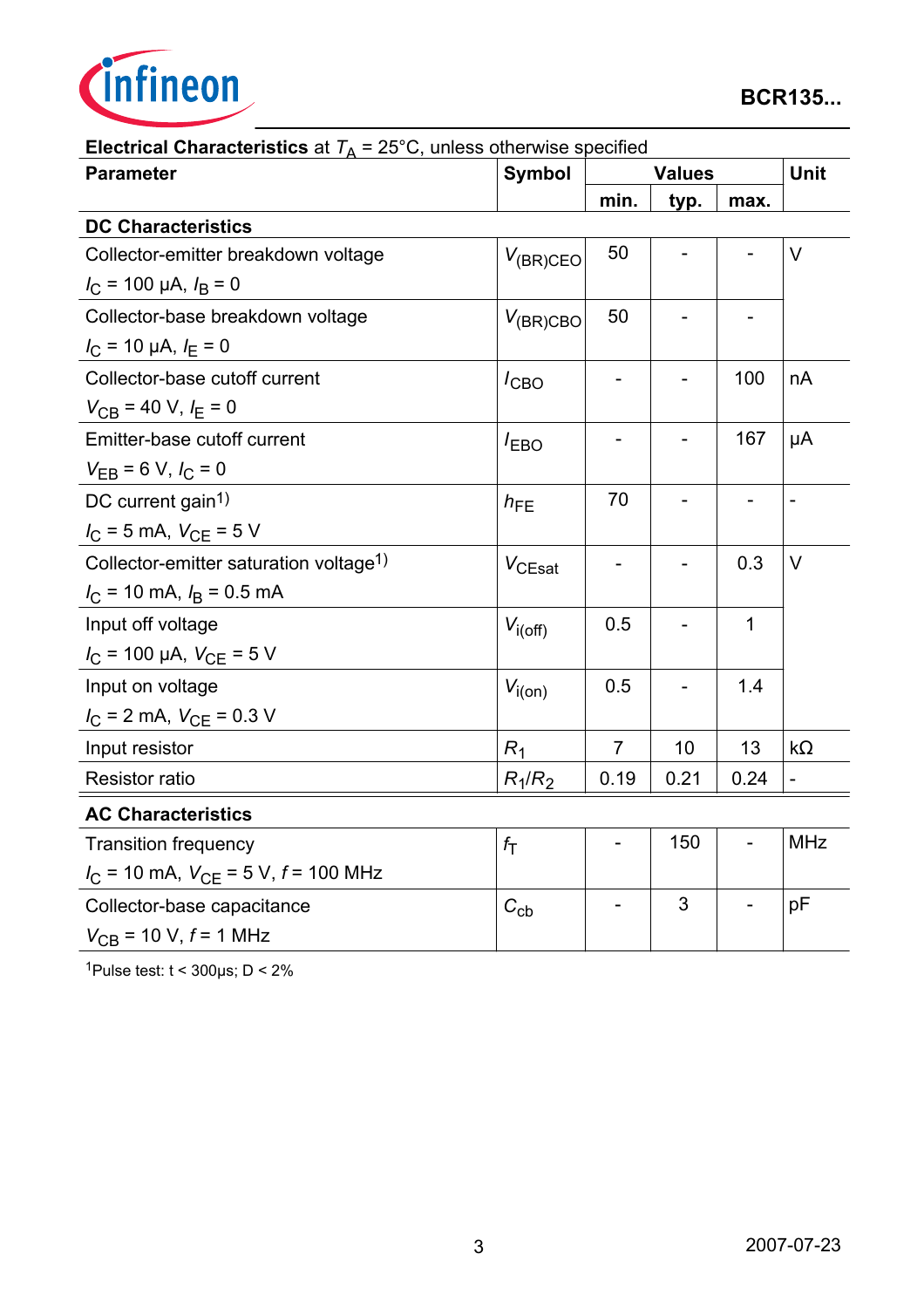

# **DC current gain**  $h_{FE} = f(l_C)$

*V*<sub>CE</sub> = 5V (common emitter configuration)



**Input on Voltage**  $Vi_{(on)} = f(I_C)$ *V*<sub>CE</sub> = 0.3V (common emitter configuration)



### **Collector-emitter saturation voltage**

 $V_{\text{CEsat}} = f(I_{\text{C}}), I_{\text{C}}/I_{\text{B}} = 20$ 



**Input off voltage**  $V_{i(off)} = f(I_C)$ *V*<sub>CE</sub> = 5V (common emitter configuration)

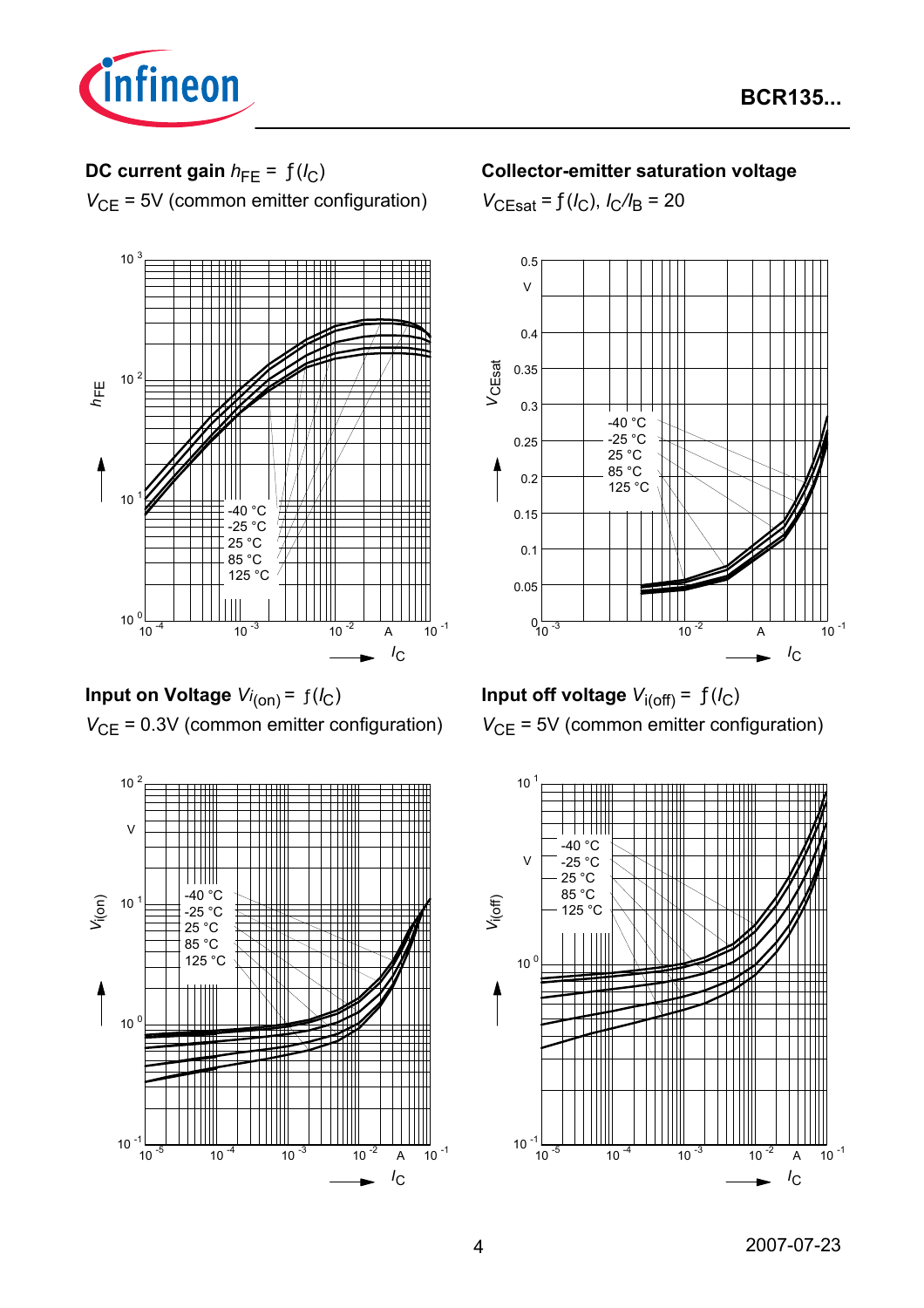

**Total power dissipation**  $P_{\text{tot}} = f(T_S)$ BCR135



**Total power dissipation**  $P_{\text{tot}} = f(T_S)$ BCR135S



**Total power dissipation**  $P_{\text{tot}} = f(T_S)$ BCR135F



**Total power dissipation**  $P_{\text{tot}} = f(T_S)$ BCR135W

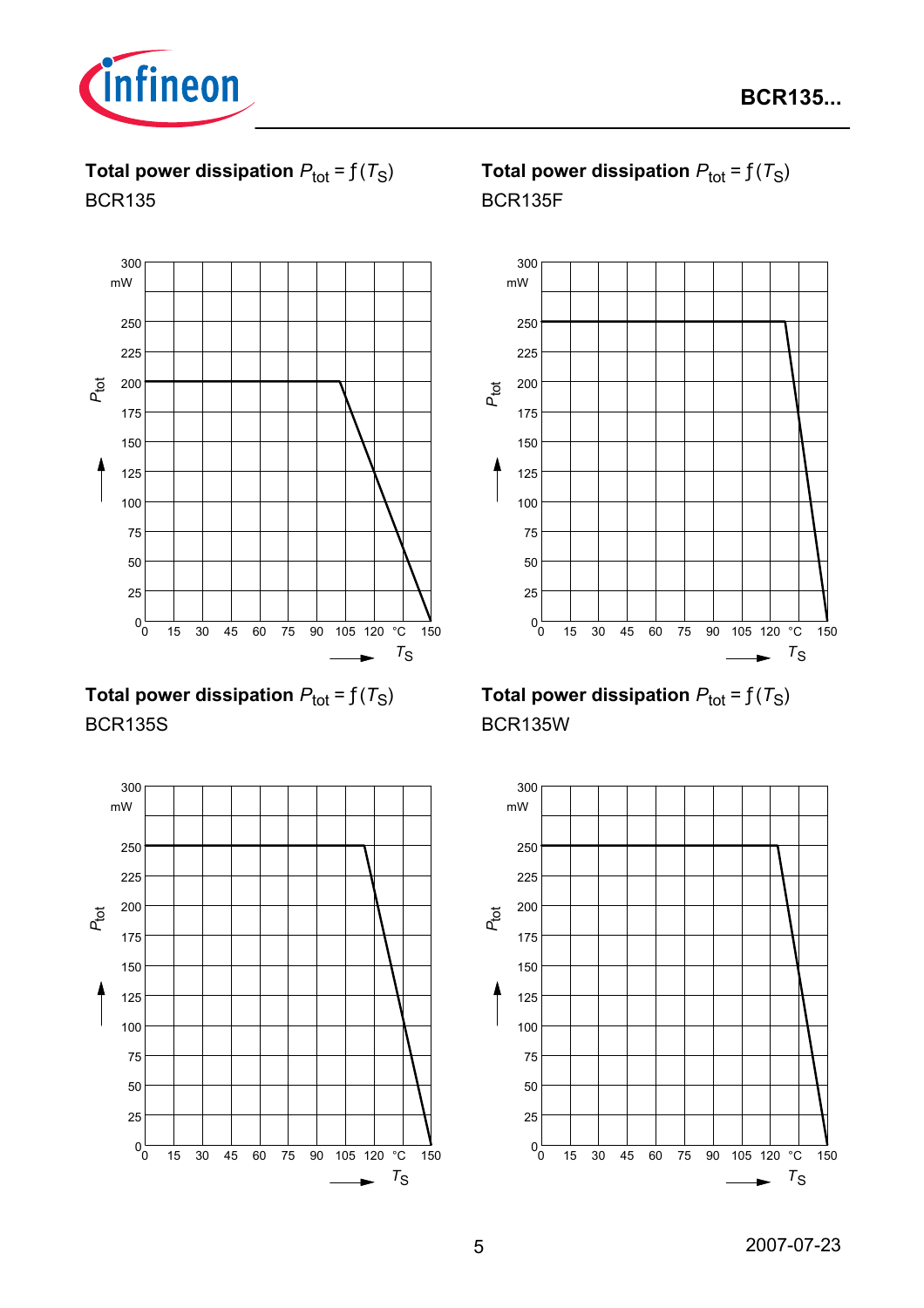

**Permissible Pulse Load** *R*thJS = ƒ(*t* p) BCR135



**Permissible Puls Load**  $R_{thJS} = f(t_p)$ BCR135F



### **Permissible Pulse Load**

 $P_{\text{totmax}}/P_{\text{totDC}} = f(t_p)$ BCR135



### **Permissible Pulse Load**

 $P_{\text{totmax}}/P_{\text{totDC}} = f(t_p)$ BCR135F

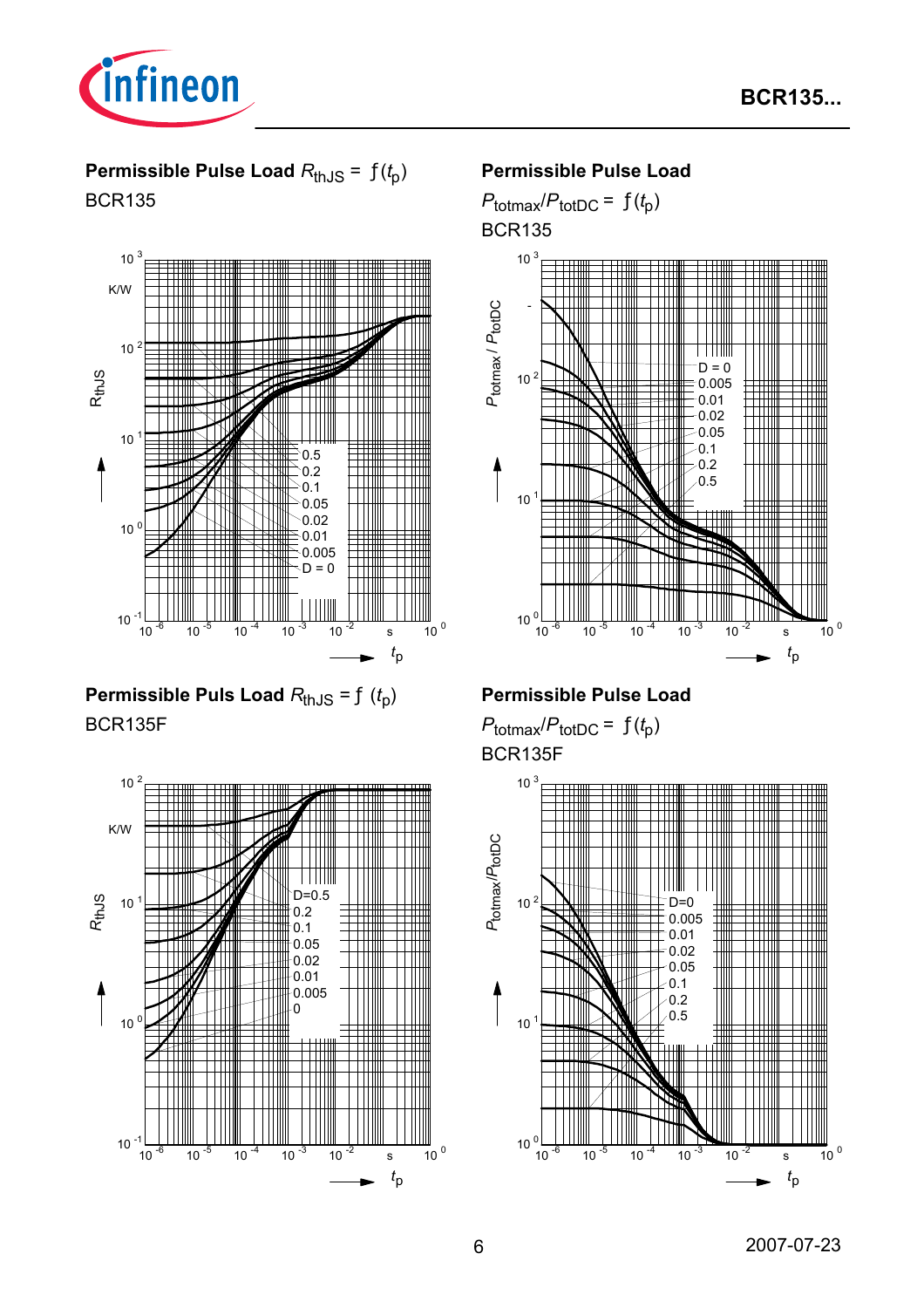

# **Permissible Puls Load**  $R_{thJS} = f(t_p)$ BCR135S



**Permissible Puls Load**  $R_{thJS} = f(t_p)$ BCR135W



### **Permissible Pulse Load**

 $P_{\text{totmax}}/P_{\text{totDC}} = f(t_p)$ BCR135S



## **Permissible Pulse Load**

 $P_{\text{totmax}}/P_{\text{totDC}} = f(t_p)$ BCR135W

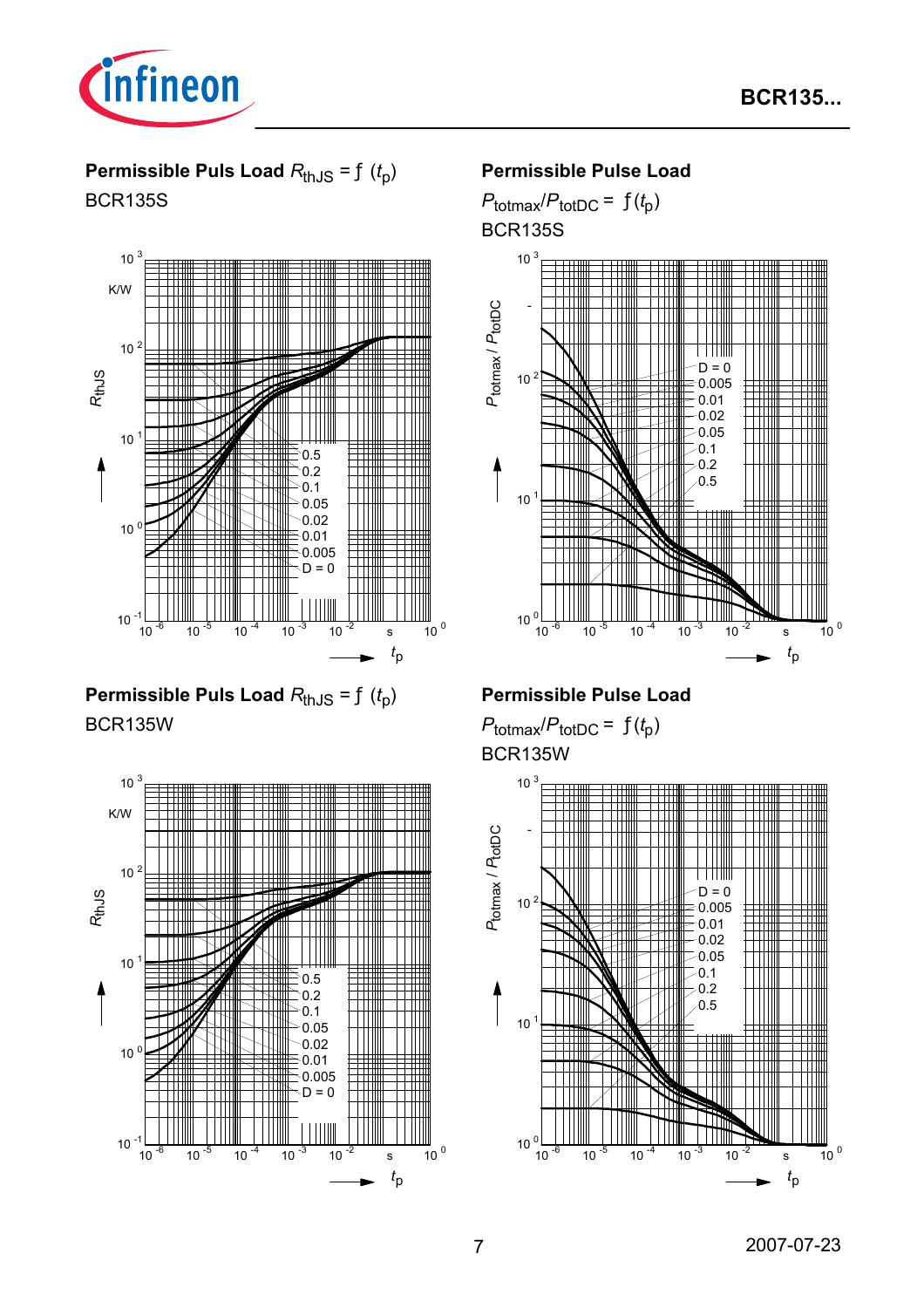

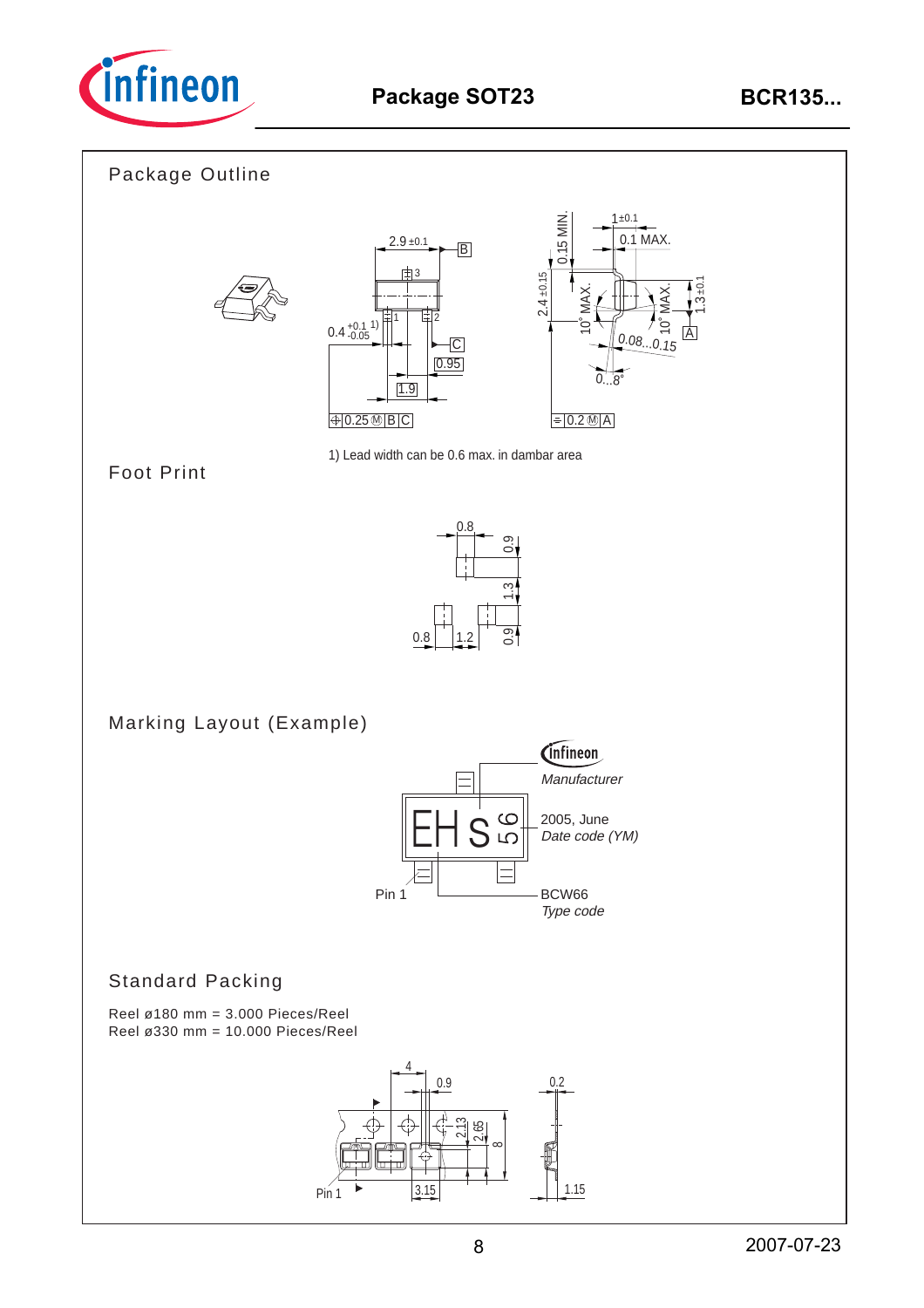

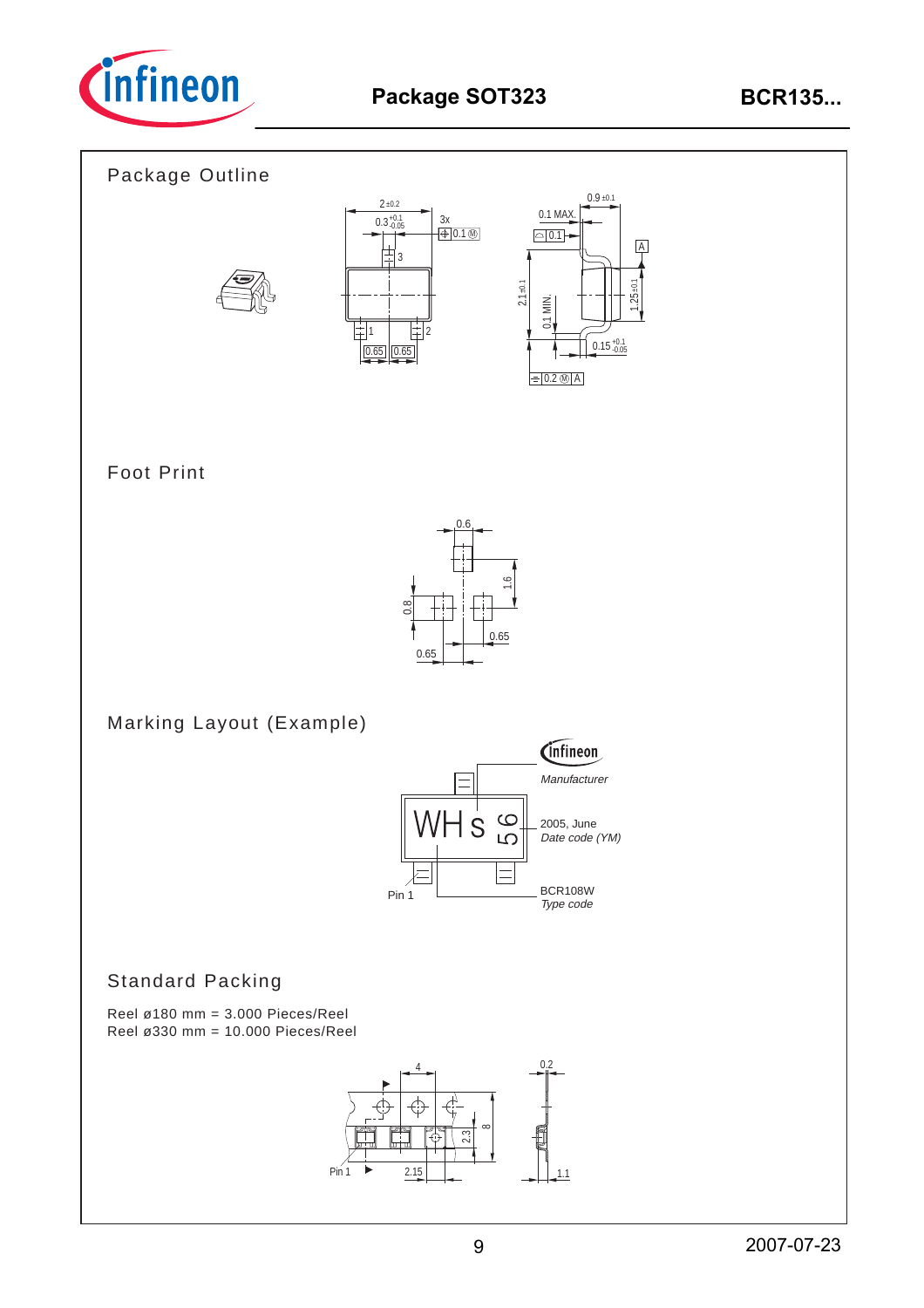

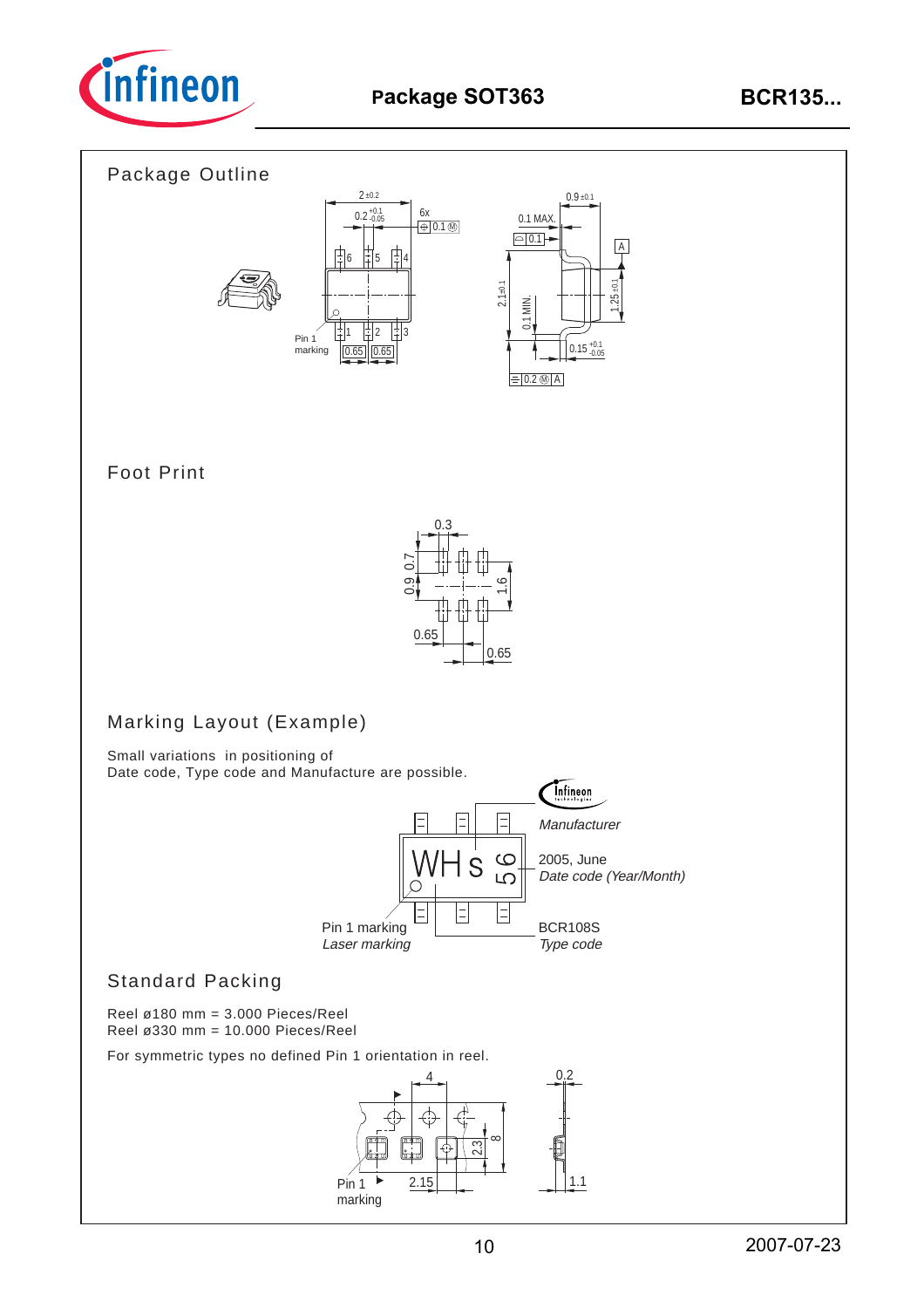









# Foot Print



Marking Layout (Example)



# Standard Packing

Reel ø180 mm = 3.000 Pieces/Reel Reel ø330 mm = 10.000 Pieces/Reel